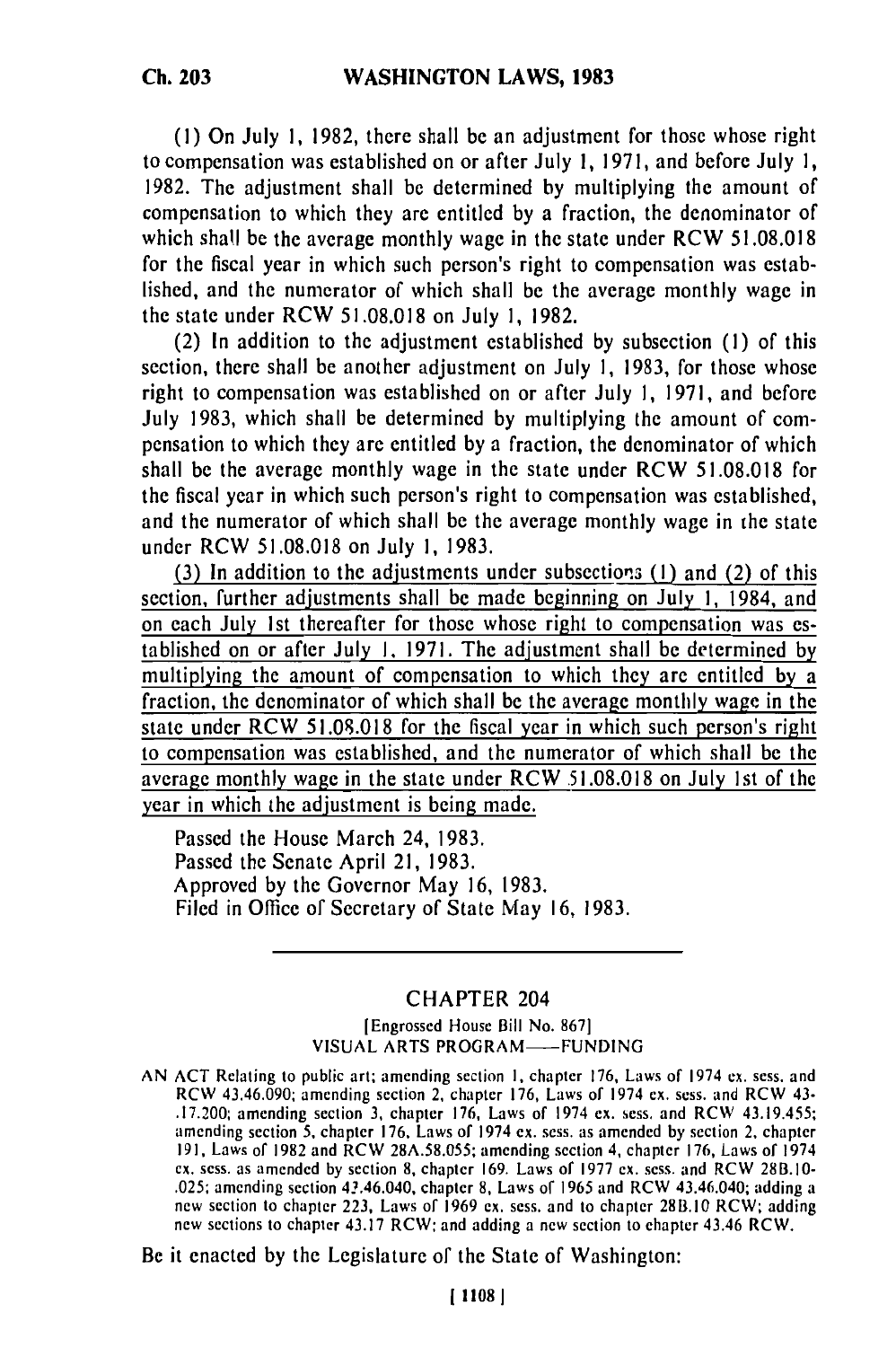Sec. **1.** Section **1,** chapter 176, Laws of 1974 ex. sess. and RCW 43.46- .090 are each amended to read as follows:

The legislature recognizes this state's responsibility to foster culture and the arts and its interest in the viable development of her artists and craftsmen **by** the establishment of the Washington state arts commission. The legislature declares it to be a policy of this state that a portion of appropriations for capital expenditures be set aside for the acquisition of works of art to be ((used for public buildings)) placed in public buildings or lands. There is hereby established a visual arts program to be administered by the Washington state arts commission.

NEW SECTION. Sec. 2. There is added to chapter 43.46 RCW a new section to read as follows:

All works of art purchased and commissioned under the visual arts program shall become a part of a state art collection developed, administered, and operated **by** the Washington state arts commission. All works of art previously purchased or commissioned under RCW 43.46.090, 43.17.200, 43.19.455, 28B.10.025, or 28A.58.055 shall be considered a part of the state art collection to be administered **by** the Washington state arts commission.

NEW SECTION. Sec. **3.** There is added to chapter 43.17 RCW a new section to read as follows:

The funds allocated under RCW 43.17.200, 28A.58.035, and 28B.10- .025 shall be subject to interagency reimbursement for expenditure **by** the visual arts program of the Washington state arts commission when the particular law providing for the appropriation becomes effective. For appropriations which are dependent upon the sale of bonds, the amount or proportionate amount of the moneys under RCW 43.17.200, 28A.58.055, and 28B.10.025 shall be subject to interagency reimbursement for expenditure by the visual arts program of the Washington state arts commission thirty days after the sale of a bond or bonds.

Sec. 4. Section 2, chapter 176, Laws of 1974 **ex.** sess. and RCW 43.17- .200 are each amended to read as follows:

All state agencies ((or departments)) including all state departments, boards, councils, commissions, and quasi public corporations shall **((ex**pend)) allocate, as a nondeductible item, out of any moneys appropriated for the original construction of any ((state)) public building, an amount of one-half of one percent of the appropriation to be expended by the Washington state arts commission for the acquisition of works of art ((which may be an integral part of the structure, attached to the structure, detached within or outside of the structure, or can be exhibited by the agency in other public facilities. In case the amount shall not be required in toto or in part for any project, such unrequired amounts may be accumulated and expended for art in other projects of the agency. Expenditures for works of art as provided for herein shall be contracted for separately from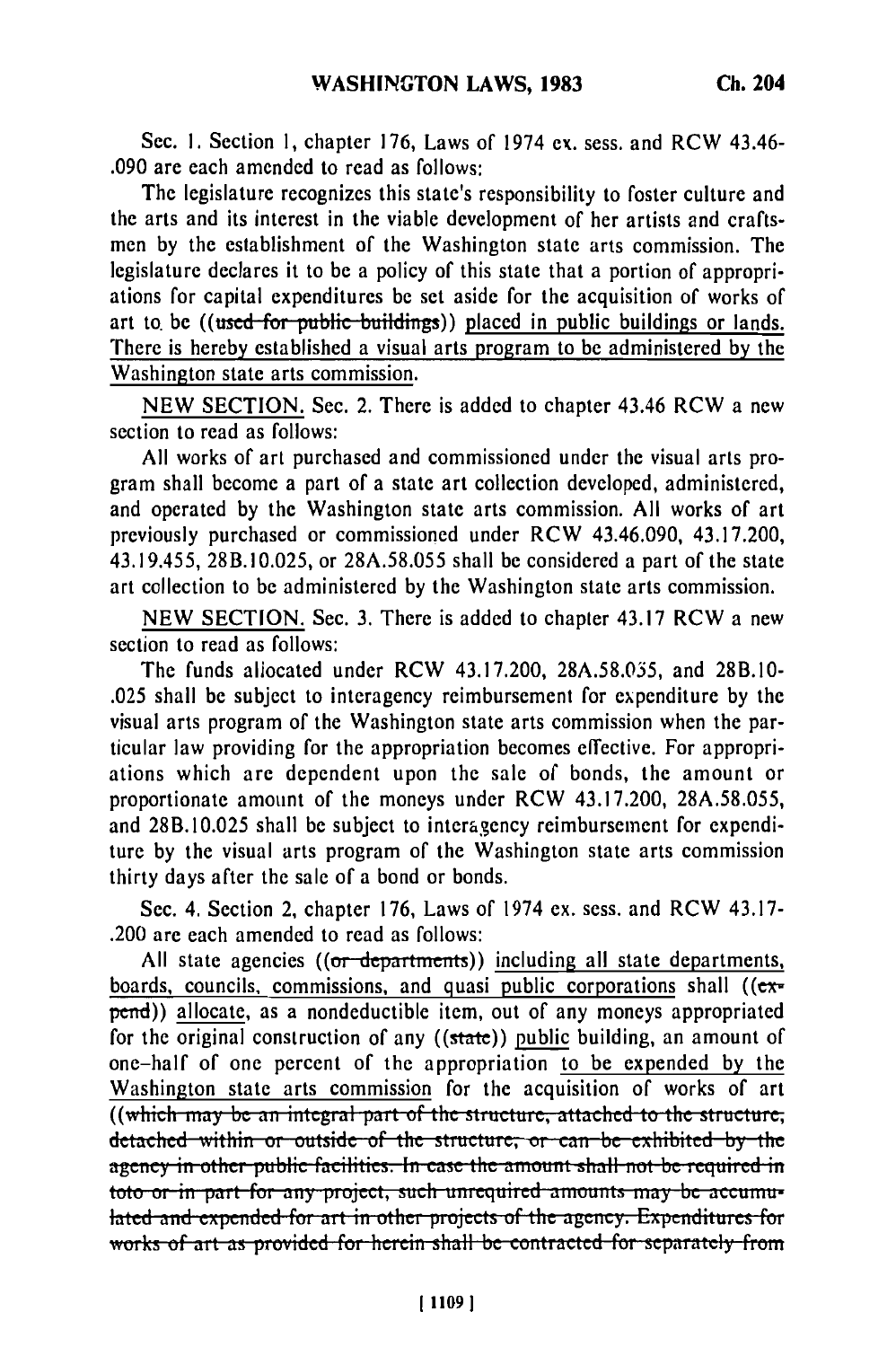all other items in the original construction of any state building)). The works of art may **be** placed on public lands, integral to or attached to a public building or structure, detached within or outside a public building or structure, part of a portable exhibition or collection, part of a temporary exhibition, or loaned or exhibited in other public facilities. In addition to the cost of the works of art the one-half of one percent of the appropriation as provided herein shall be used to provide for the administrationof the visual arts program by the ((contracting agency, the architect and)) Washington state arts commission and all costs for installation of the works of art. For the purpose of this section building shall not include highway construction

NEW SECTION. Sec. 5. There is added to chapter 43.17 RCW a new section to read as follows:

sheds, warehouses or other buildings of a temporary nature.

The Washington state arts commission shall determine the amount to be made available for the purchase of art in consultation with the agency, except where another person or agency is specified under RCW 43.19.455, 28A.58.055, or 28B.10.025, and payments therefor shall be made in accordance with law. The designation of projects and sites, selection, contracting, purchase, commissioning, reviewing of design, execution and placement, acceptance, maintenance, and sale, exchange, or disposition of works of art shall be the responsibility of the Washington state arts commission in consultation with the directors of the state agencies. However, the costs to carry out the Washington state arts commission's responsibility for maintenance shall not be funded from the moneys referred to in RCW 43.17.200, 43.19.455, 28A.58.055, or 28B.10.025, but shall be contingent upon adequate appropriations being made for that purpose.

Sec. 6. Section 3, chapter 176, Laws of 1974 ex. sess. and RCW 43.19- .455 are each amended to read as follows:

Except as provided under section 5 of this 1983 act, the Washington state arts commission shall determine the amount to be made available for the purchase of art ((for each project under supervision of)) under RCW 43.17.200 in consultation with the director of general administration, and payments therefor shall be made in accordance with law. The designation of projects and sites, selection  $((of))$ , contracting, purchase, commissioning  $((of$  artist for)), reviewing of design, execution and placement  $((of, and, ...))$ the)), acceptance, maintenance, and sale, exchange, or disposition of works of art ((for such project)) shall be the responsibility of the Washington state arts commission in consultation with the director of general administration. However, the costs to carry out the Washington state arts commission's responsibility for maintenance shall not be funded from the moneys referred to under this section, RCW 43.17.200, 28A.58.055, or 28B.10.025, but shall be contingent upon adequate appropriations being made for that purpose.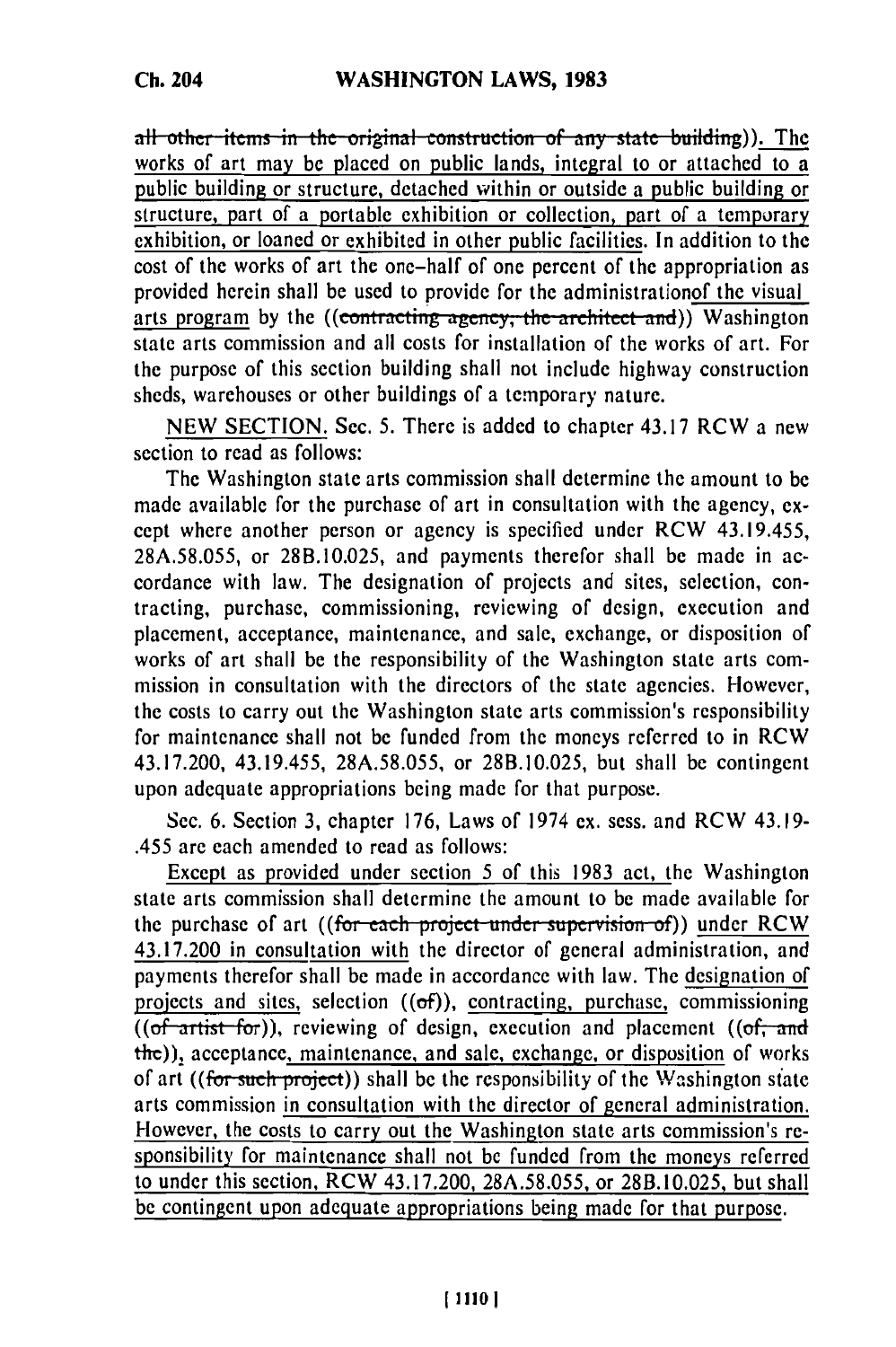Sec. 7. Section 5, chapter 176, Laws of 1974 ex. sess. as amended by section 2, chapter 191, Laws of 1982 and RCW 28A.58.055 are each amended to read as follows:

h

The state board of education and superintendent of public instruction shall allocate, as a nondeductible item, out of any moneys appropriated for state assistance to school districts for the original construction of any school plant facility the amount of one-half of one percent of the appropriation to be expended by the Washington state arts commission for the acquisition of works of art *((which may be an integral part of the structure, attached to* **the structure, detached within or outside of the structure, or can be exhibit-Example 2** in the structure of the sensor and the school in the substitution. may be accumulated and expended for art in other projects of the school district)). The works of art may be placed in accordance with Article IX, sections 2 and 3 of the state Constitution on public lands, integral to or attached to a public building or structure, detached within or outside a public building or structure, part of a portable exhibition or collection, part of a temporary exhibition, or loaned or exhibited in other public facilities. The Washington state arts commission shall, in consultation with the superintendent of public instruction, determine the amount to be made available for the purchase of works of art ((for each such project)) under this section, and payments therefor shall be made in accordance with law. The designation of projects and sites, selection  $( (of) )$ , contracting, purchase, commissioning ((of artist for)), reviewing of design, execution and placement ((of, and-the)), acceptance, maintenance, and sale, exchange, or disposition of works of art shall be the responsibility of the Washington state arts commission in consultation with the superintendent of public instruction and ((the)) representatives of school district boards of directors. However, the costs to carry out the Washington state arts commission's responsibility for maintenance shall not be funded from the moneys referred to under this section, RCW 43.17.200, 43.19.455, or 28B.10.025, but shall be contingent upon adequate appropriations being made for that purpose: PROVIDED, That the superintendent of public instruction and the school district board of directors of the districts where the sites are selected shall have the right to:

(1) Waive its use of the one-half of one percent of the appropriation for the acquisition of works of art before the selection process by the Washington state arts commission;

(2) Appoint a representative to the body established by the Washington state arts commission to be part of the selection process with full voting rights;

(3) Reject the results of the selection process;

(4) Reject the placement of a completed work or works of art on school district premises if such works are portable.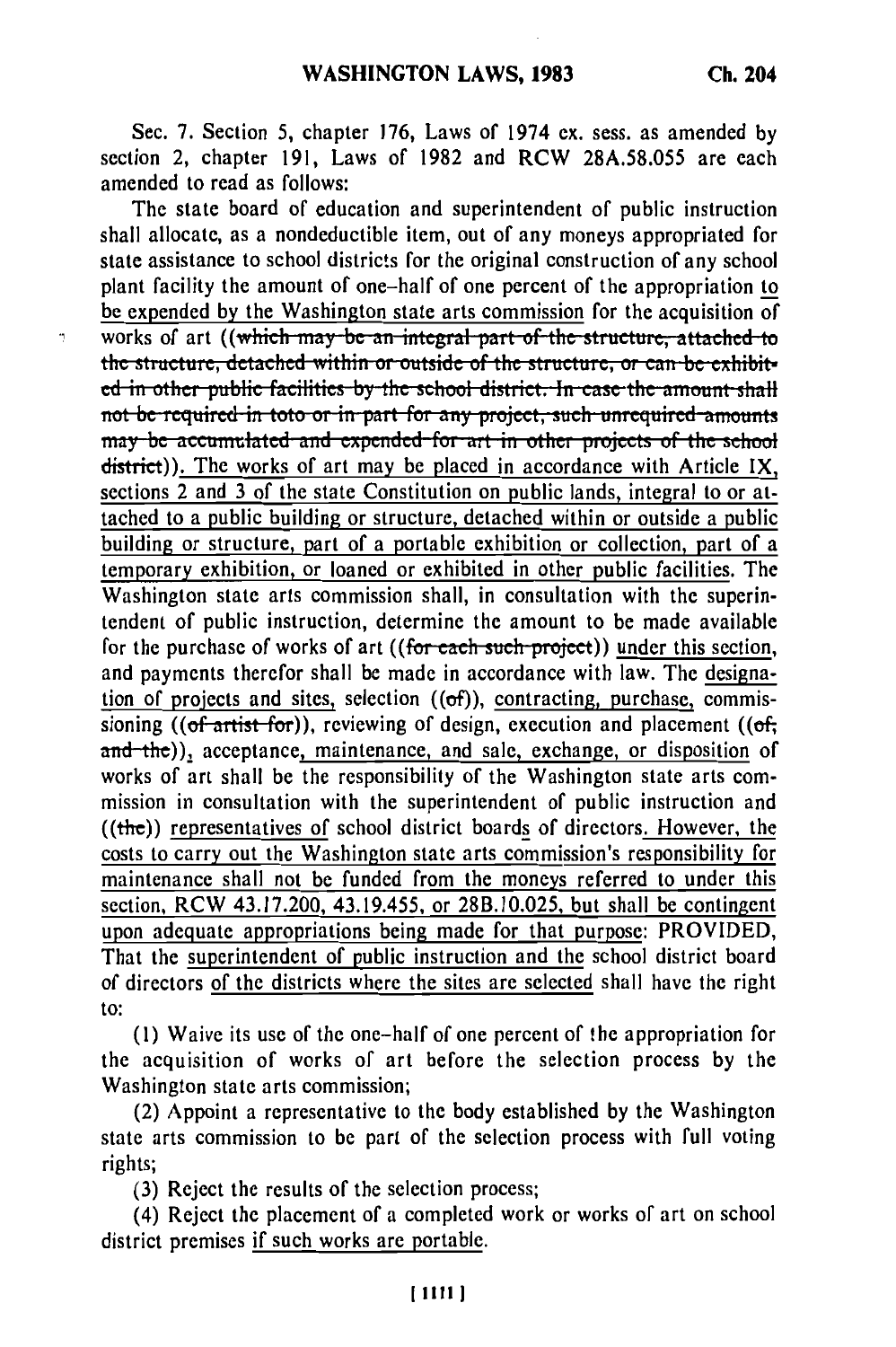$((\text{W}\text{-}\text{div})$  Rejection at any point before or after the selection process shall not cause the loss of or otherwise endanger state construction funds available to the local school district. Any works of art rejected ((or funds waived)) under this section shall be applied to the provision of works of art under this chapter ((43.17, 43.19, 28B.10 and 28A.58 RCW)), at the discretion of the Washington state arts commission, notwithstanding any contract or agreement between the affected school district and the artist involved. ((Expenditures for works of art as provided for herein shall be con**tracted for separately from all other items in the original construction of** any state building)). In addition to the cost of the works of art the one-half of one percent of the appropriation as provided herein shall be used to provide for the administration by the ((contracting agency, the architect, and)) Washington state arts commission and all costs for installation of the work of art. For the purpose of this section building shall not include sheds, warehouses or other buildings of a temporary nature.

The executive director of the arts commission, the superintendent of public instruction and the Washington state school directors association shall appoint a study group to review the operations of the one-half of one percent for works of art under this section.

Sec. 8. Section 4, chapter 176, Laws of 1974 ex. sess. as amended by section 8, chapter 169, Laws of 1977 ex. sess. and RCW 28B.10.025 are each amended to read as follows:

The Washington state arts commission shall, in consultation with the boards of regents of the University of Washington and Washington State University and with the boards of trustees of the regional universities, The Evergreen State College, and the community college districts, determine the amount to be made available for the purchases of art ((for each project under the supervision of such boards of regents or trustees)) under section 9 of this 1983 act, and payment therefor shall be made in accordance with law. The designation of projects and sites, the selection  $((of))$ , contracting, purchase, commissioning  $((of$  artist for)), reviewing of design, execution and placement ((of, and the)), acceptance, maintenance, and sale, exchange, or disposition of works of art  $((for such project))$  shall be the responsibility of the Washington state arts commission in consultation with the board of regents or trustees ((having supervision of such project)). However, the costs to carry out the Washington state arts commission's responsibility for maintenance shall not be funded from the moneys referred to under this section, RCW 43.17.200, 43.19.455, or 28A.58.055, but shall be contingent upon adequate appropriations being made for that purpose.

NEW SECTION. Sec. 9. There is added to chapter 223, Laws of 1969 ex. sess. and to chapter 28B.10 RCW a new section to read as follows:

All universities and colleges shall allocate as a nondeductible item, out of any moneys appropriated for the original construction or any major renovation or remodel work exceeding two hundred thousand dollars of any